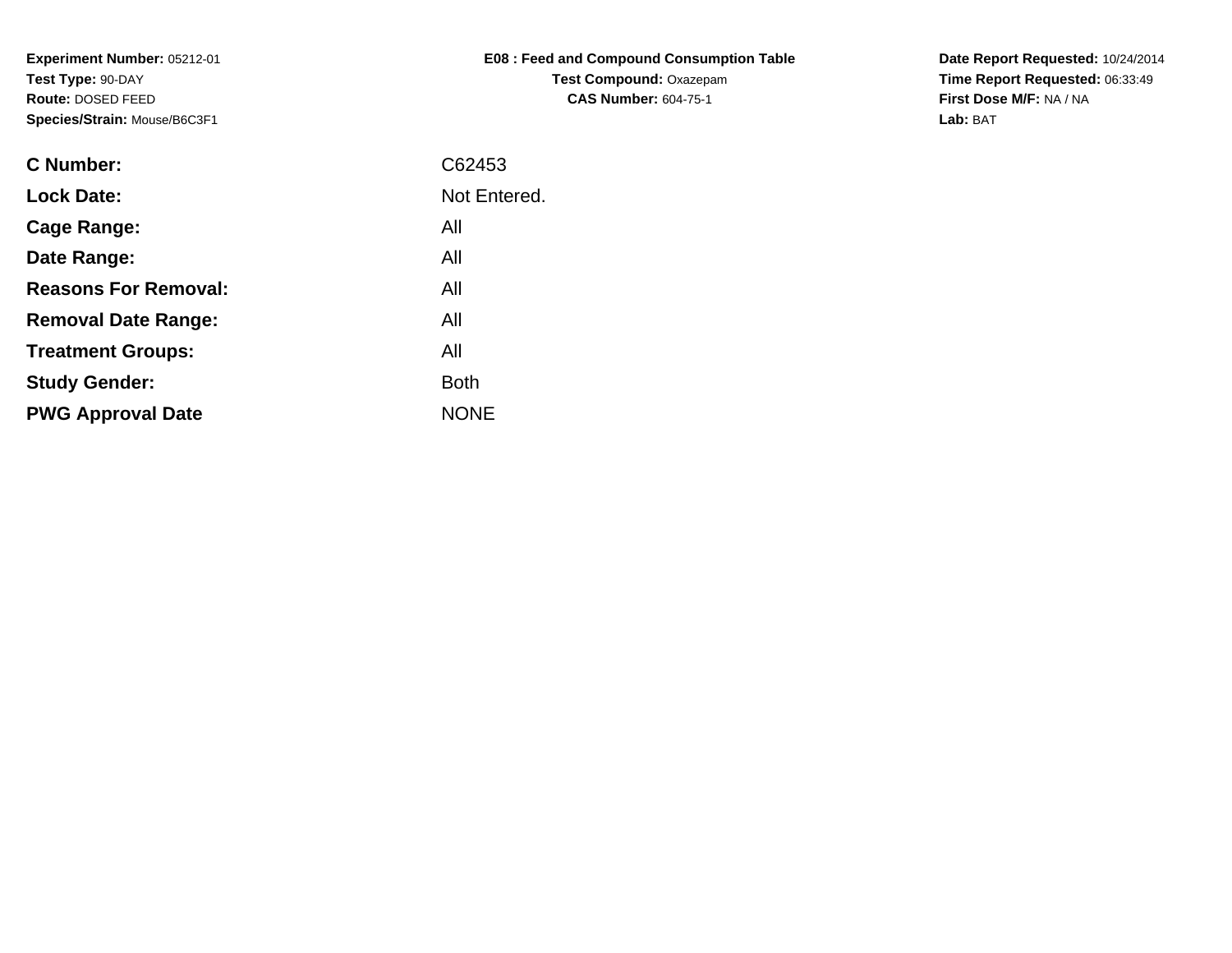## **E08 : Feed and Compound Consumption TableTest Compound:** Oxazepam**CAS Number:** 604-75-1

**Date Report Requested:** 10/24/2014 **Time Report Requested:** 06:33:49**First Dose M/F:** NA / NA**Lab:** BAT

#### **MALE**

| week   |                             |                     | 0 PPM                |                          |                             | <b>625 PPM</b>      |                      |                          |                      |                     |                      |              | <b>1250 PPM</b>      |                          |               |                     |  |  |
|--------|-----------------------------|---------------------|----------------------|--------------------------|-----------------------------|---------------------|----------------------|--------------------------|----------------------|---------------------|----------------------|--------------|----------------------|--------------------------|---------------|---------------------|--|--|
|        | <b>DAILY</b><br><b>FEED</b> | <b>FEED</b><br>hour | <b>BODY</b><br>WT(g) | <b>NUM</b><br><b>WTS</b> | <b>DAILY</b><br><b>FEED</b> | <b>FEED</b><br>hour | <b>BODY</b><br>WT(g) | <b>NUM</b><br><b>WTS</b> | DOSE/<br><b>CTRL</b> | DOSE/<br><b>DAY</b> | DAILY<br><b>FEED</b> | FEED<br>hour | <b>BODY</b><br>WT(g) | <b>NUM</b><br><b>WTS</b> | DOSE/<br>CTRL | DOSE/<br><b>DAY</b> |  |  |
|        |                             |                     | 24.0                 | 20                       |                             |                     | 23.5                 | 20                       |                      |                     |                      |              | 23.8                 | 20                       |               |                     |  |  |
| $\sim$ | 5.1                         | 3345                | 24.7                 | 15                       | 3.8                         | 3294                | 26.1                 | 15                       | 0.75                 | 91.0                | 3.8                  | 3295         | 26.1                 | 15                       | 0.75          | 182.0               |  |  |
| 3      | 5.6                         | 2614                | 25.7                 | 15                       | 4.9                         | 2561                | 27.0                 | 15                       | 0.88                 | 113.4               | 4.5                  | 2555         | 26.9                 | 15                       | 0.80          | 209.1               |  |  |
|        | 6.1                         | 2413                | 26.9                 | 15                       | 4.9                         | 2465                | 27.8                 | 15                       | 0.80                 | 110.2               | 5.0                  | 2465         | 27.9                 | 15                       | 0.82          | 224.0               |  |  |
| 5      | 5.2                         | 2500                | 27.4                 | 15                       | 4.5                         | 2495                | 28.6                 | 15                       | 0.87                 | 98.3                | 4.4                  | 2500         | 28.5                 | 15                       | 0.85          | 193.0               |  |  |
| 6      | 5.4                         | 2528                | 28.3                 | 15                       | 4.4                         | 2525                | 29.3                 | 15                       | 0.81                 | 93.9                | 4.6                  | 2535         | 29.1                 | 15                       | 0.85          | 197.6               |  |  |
|        | 5.5                         | 2530                | 29.4                 | 15                       | 5.7                         | 2525                | 30.5                 | 15                       | 1.04                 | 116.8               | 5.2                  | 2510         | 30.1                 | 15                       | 0.95          | 215.9               |  |  |
| 8      | 6.1                         | 2648                | 30.0                 | 15                       | 4.6                         | 2510                | 30.7                 | 15                       | 0.75                 | 93.6                | 4.9                  | 2530         | 30.2                 | 15                       | 0.80          | 202.8               |  |  |
| 9      | 5.5                         | 2377                | 30.4                 | 15                       | 4.6                         | 2560                | 31.2                 | 15                       | 0.84                 | 92.1                | 5.0                  | 2525         | 30.9                 | 15                       | 0.91          | 202.3               |  |  |
| 10     | 5.9                         | 2515                | 31.4                 | 15                       | 4.7                         | 2481                | 32.6                 | 15                       | 0.80                 | 90.1                | 4.8                  | 2501         | 32.1                 | 15                       | 0.81          | 186.9               |  |  |
| 11     | 5.9                         | 2550                | 32.3                 | 15                       | 4.4                         | 2550                | 33.3                 | 15                       | 0.75                 | 82.6                | 4.8                  | 2535         | 32.7                 | 15                       | 0.81          | 183.5               |  |  |
| 12     | 6.3                         | 2510                | 31.1                 | 10                       | 4.9                         | 2507                | 33.7                 | 10                       | 0.78                 | 90.9                | 4.9                  | 2529         | 32.9                 | 10                       | 0.78          | 186.2               |  |  |
| 13     | 5.5                         | 1670                | 32.4                 | 10                       | 4.4                         | 1680                | 34.8                 | 10                       | 0.80                 | 79.0                | 4.8                  | 1670         | 33.8                 | 10                       | 0.87          | 177.5               |  |  |
| 14     | 5.5                         | 1670                | 33.6                 | 10                       | 4.9                         | 1660                | 35.3                 | 10                       | 0.89                 | 86.8                | 4.9                  | 1660         | 34.3                 | 10                       | 0.89          | 178.6               |  |  |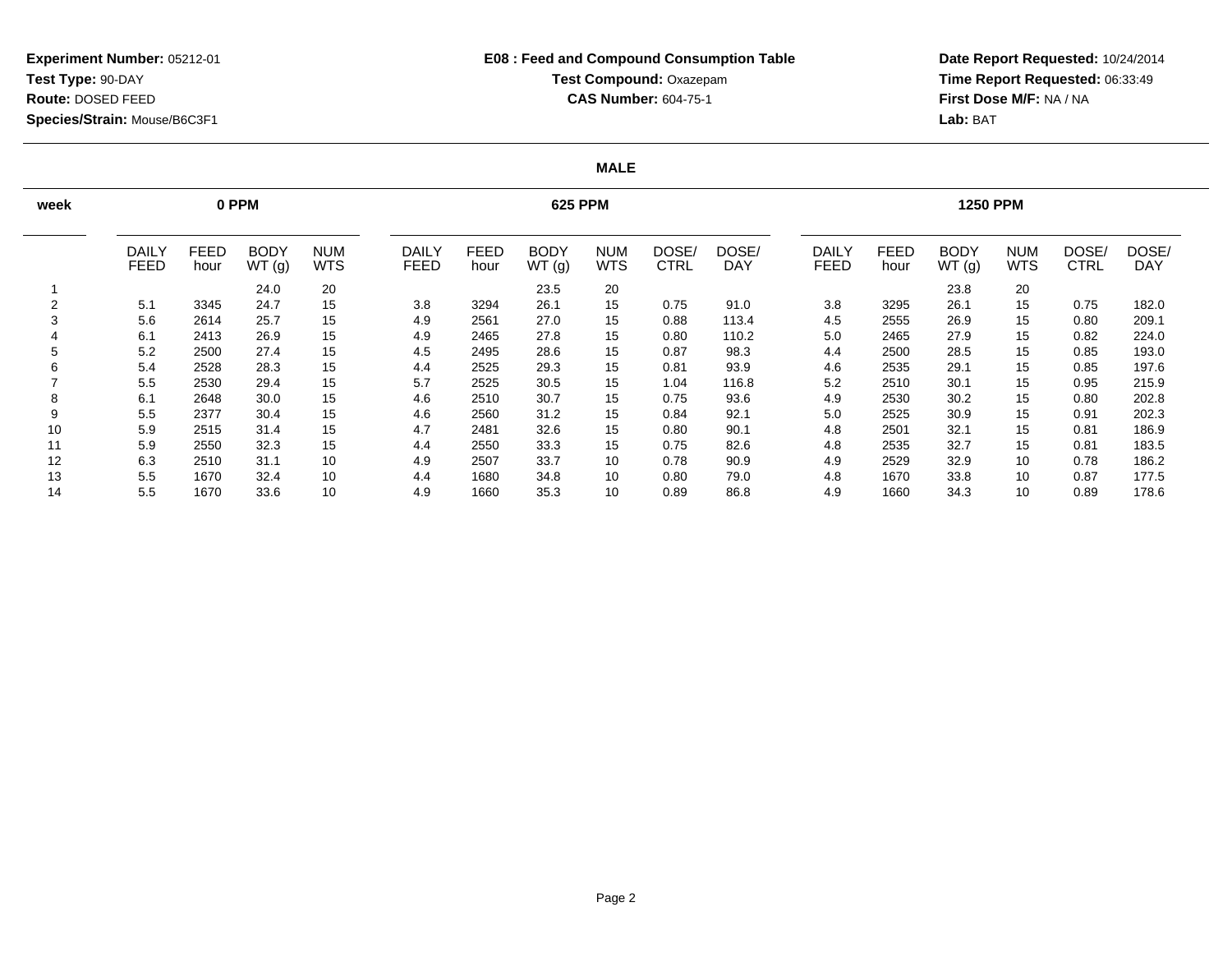## **E08 : Feed and Compound Consumption TableTest Compound:** Oxazepam**CAS Number:** 604-75-1

**Date Report Requested:** 10/24/2014 **Time Report Requested:** 06:33:50**First Dose M/F:** NA / NA**Lab:** BAT

#### **MALE**

| week |                             |                     | <b>2500 PPM</b>      |                          |                      | <b>5000 PPM</b>     |                             |                     |                      |                          |                      |                     |  |
|------|-----------------------------|---------------------|----------------------|--------------------------|----------------------|---------------------|-----------------------------|---------------------|----------------------|--------------------------|----------------------|---------------------|--|
|      | <b>DAILY</b><br><b>FEED</b> | <b>FEED</b><br>hour | <b>BODY</b><br>WT(g) | <b>NUM</b><br><b>WTS</b> | DOSE/<br><b>CTRL</b> | DOSE/<br><b>DAY</b> | <b>DAILY</b><br><b>FEED</b> | <b>FEED</b><br>hour | <b>BODY</b><br>WT(g) | <b>NUM</b><br><b>WTS</b> | DOSE/<br><b>CTRL</b> | DOSE/<br><b>DAY</b> |  |
| 1    |                             |                     | 23.7                 | 20                       |                      |                     |                             |                     | 23.5                 | 20                       |                      |                     |  |
| 2    | 3.8                         | 3300                | 25.9                 | 15                       | 0.75                 | 366.8               | 3.6                         | 3300                | 25.8                 | 15                       | 0.71                 | 697.7               |  |
| 3    | 4.6                         | 2555                | 27.0                 | 15                       | 0.82                 | 425.9               | 4.8                         | 2383                | 27.2                 | 15                       | 0.86                 | 882.4               |  |
| 4    | 5.2                         | 2446                | 27.9                 | 15                       | 0.85                 | 465.9               | 5.6                         | 2455                | 28.3                 | 15                       | 0.92                 | 989.4               |  |
| 5    | 4.7                         | 2500                | 28.4                 | 15                       | 0.90                 | 413.7               | 5.0                         | 2505                | 28.3                 | 15                       | 0.96                 | 883.4               |  |
| 6    | 4.1                         | 2545                | 28.9                 | 15                       | 0.76                 | 354.7               | 4.8                         | 2540                | 28.8                 | 15                       | 0.89                 | 833.3               |  |
| 7    | 4.8                         | 2498                | 29.7                 | 15                       | 0.87                 | 404.0               | 5.6                         | 2517                | 29.9                 | 15                       | 1.02                 | 936.5               |  |
| 8    | 4.6                         | 2547                | 29.9                 | 15                       | 0.75                 | 384.6               | 5.4                         | 2528                | 30.2                 | 15                       | 0.89                 | 894.0               |  |
| 9    | 4.9                         | 2498                | 30.9                 | 15                       | 0.89                 | 396.4               | 5.0                         | 2530                | 30.8                 | 15                       | 0.91                 | 811.7               |  |
| 10   | 4.7                         | 2505                | 31.8                 | 15                       | 0.80                 | 369.5               | 5.2                         | 2324                | 31.6                 | 15                       | 0.88                 | 822.8               |  |
| 11   | 4.6                         | 2519                | 32.1                 | 15                       | 0.78                 | 358.3               | 5.3                         | 2535                | 31.9                 | 15                       | 0.90                 | 830.7               |  |
| 12   | 4.6                         | 2545                | 32.5                 | 10                       | 0.73                 | 353.8               | 5.7                         | 2538                | 31.5                 | 10                       | 0.90                 | 904.8               |  |
| 13   | 4.5                         | 1675                | 33.5                 | 10                       | 0.82                 | 335.8               | 5.2                         | 1655                | 32.7                 | 10                       | 0.95                 | 795.1               |  |
| 14   | 4.6                         | 1660                | 34.1                 | 10                       | 0.84                 | 337.2               | 5.0                         | 1675                | 33.1                 | 10                       | 0.91                 | 755.3               |  |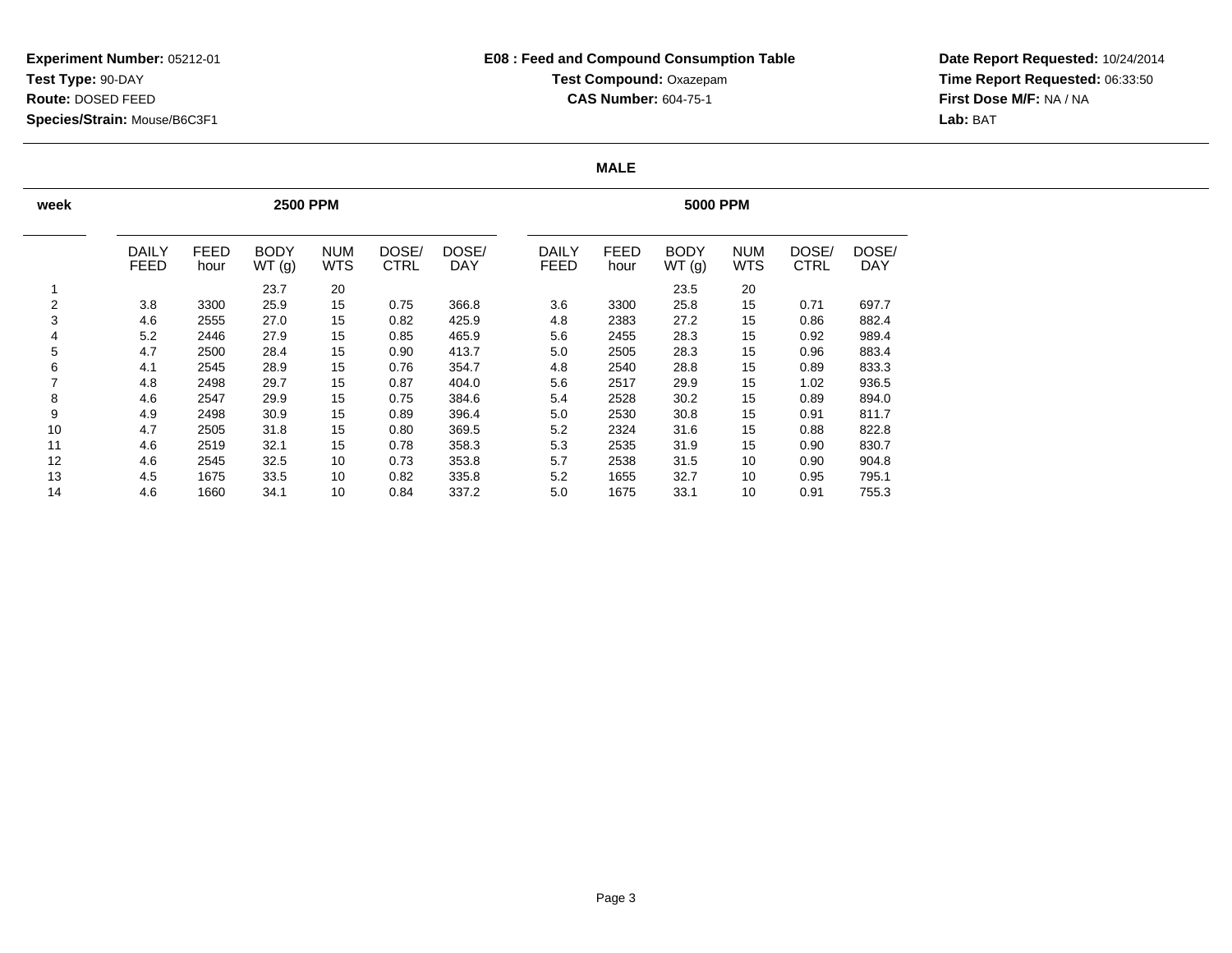## **E08 : Feed and Compound Consumption TableTest Compound:** Oxazepam**CAS Number:** 604-75-1

**Date Report Requested:** 10/24/2014 **Time Report Requested:** 06:33:50**First Dose M/F:** NA / NA**Lab:** BAT

#### **MALE**

| week |               |              | 10,000               | <b>PPM</b>        |               |              |
|------|---------------|--------------|----------------------|-------------------|---------------|--------------|
|      | DAILY<br>FEED | FEED<br>hour | <b>BODY</b><br>WT(g) | <b>NUM</b><br>WTS | DOSE/<br>CTRL | DOSE/<br>DAY |
| 1    |               |              | 23.6                 | 20                |               |              |
| 2    | 3.2           | 3300         | 25.4                 | 15                | 0.63          | 1259.8       |
| 3    | 4.7           | 2550         | 26.7                 | 15                | 0.84          | 1760.3       |
| 4    | 6.0           | 2449         | 28.1                 | 15                | 0.98          | 2135.2       |
| 5    | 5.2           | 2510         | 28.6                 | 15                | 1.00          | 1818.2       |
| 6    | 5.2           | 2535         | 29.4                 | 15                | 0.96          | 1768.7       |
| 7    | 5.2           | 2530         | 29.8                 | 15                | 0.95          | 1745.0       |
| 8    | 5.5           | 2520         | 30.5                 | 15                | 0.90          | 1803.3       |
| 9    | 5.2           | 2514         | 31.0                 | 15                | 0.95          | 1677.4       |
| 10   | 5.1           | 2510         | 31.7                 | 15                | 0.86          | 1608.8       |
| 11   | 5.8           | 2546         | 32.0                 | 15                | 0.98          | 1812.5       |
| 12   | 6.0           | 2520         | 31.6                 | 10                | 0.95          | 1898.7       |
| 13   | 5.8           | 1649         | 33.3                 | 9                 | 1.05          | 1741.7       |
| 14   | 5.7           | 1512         | 33.5                 | 9                 | 1.04          | 1701.5       |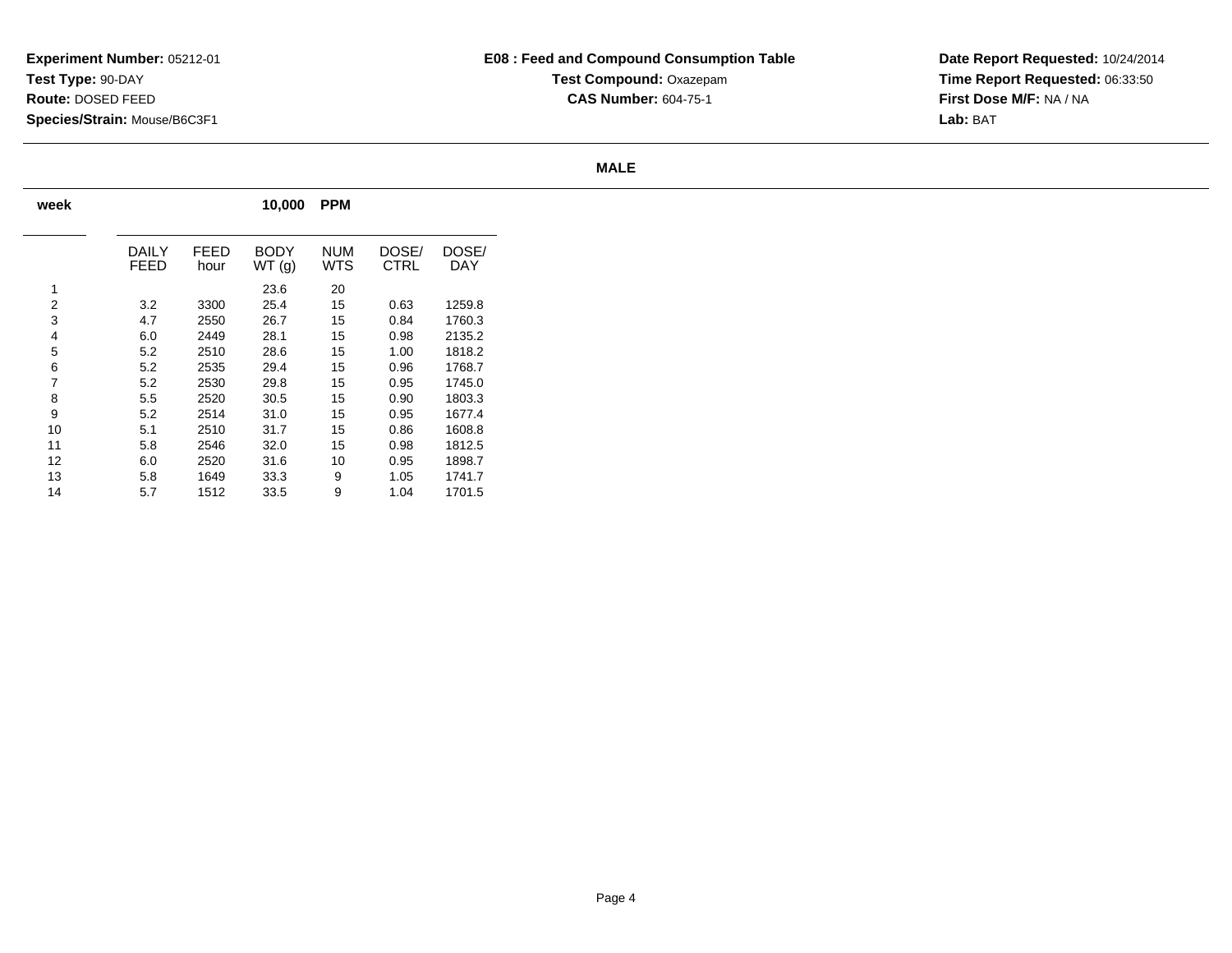**E08 : Feed and Compound Consumption TableTest Compound:** Oxazepam**CAS Number:** 604-75-1

\*\*\*END OF MALE DATA\*\*\*

**Date Report Requested:** 10/24/2014 **Time Report Requested:** 06:33:50**First Dose M/F:** NA / NA**Lab:** BAT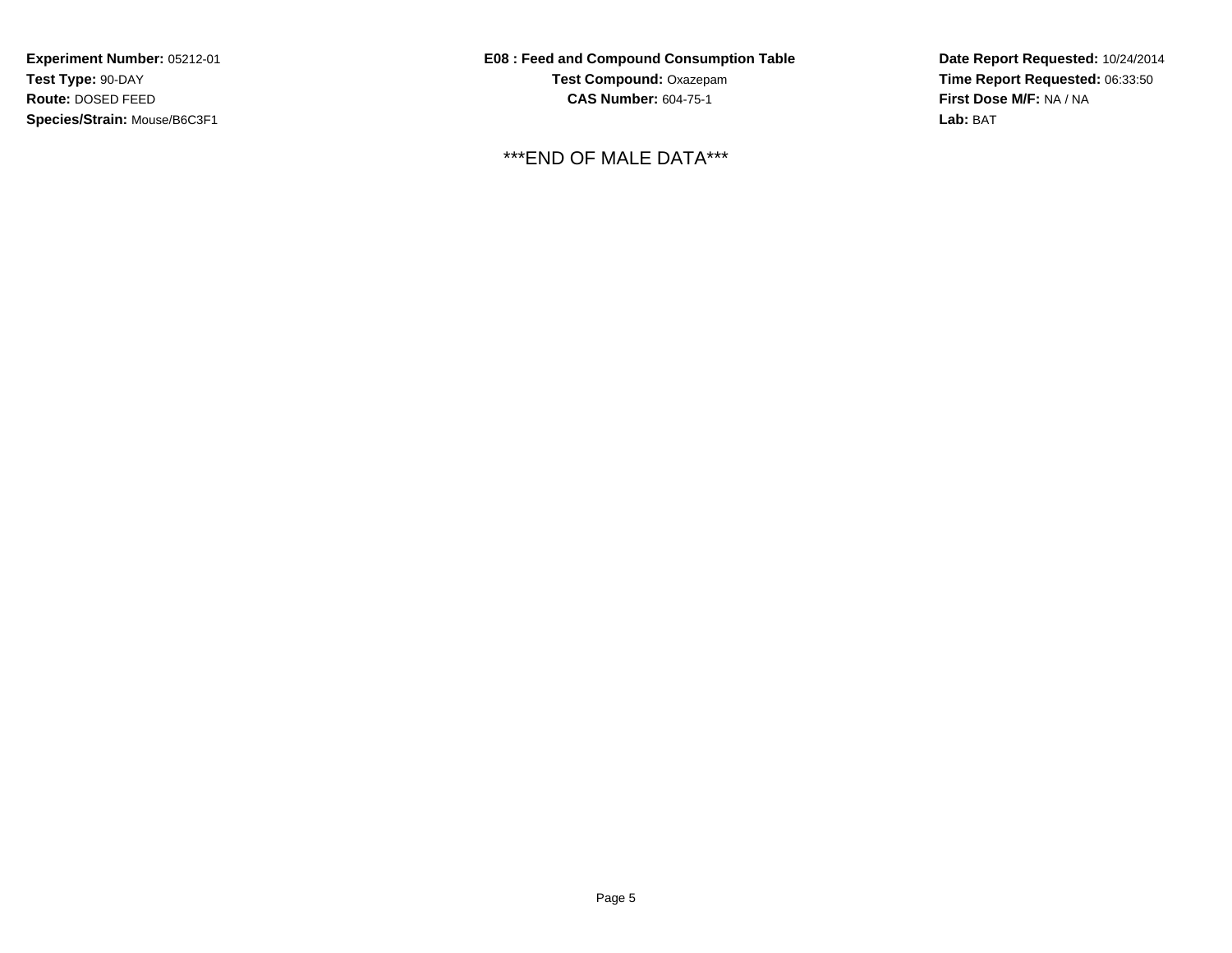## **E08 : Feed and Compound Consumption TableTest Compound:** Oxazepam**CAS Number:** 604-75-1

**Date Report Requested:** 10/24/2014 **Time Report Requested:** 06:33:50**First Dose M/F:** NA / NA**Lab:** BAT

#### **FEMALE**

| week   |                             |                     | 0 PPM                |                          |                             | <b>625 PPM</b>      |                      |                          |                      |                     |                      |              | <b>1250 PPM</b>      |                          |               |                     |  |  |
|--------|-----------------------------|---------------------|----------------------|--------------------------|-----------------------------|---------------------|----------------------|--------------------------|----------------------|---------------------|----------------------|--------------|----------------------|--------------------------|---------------|---------------------|--|--|
|        | <b>DAILY</b><br><b>FEED</b> | <b>FEED</b><br>hour | <b>BODY</b><br>WT(g) | <b>NUM</b><br><b>WTS</b> | <b>DAILY</b><br><b>FEED</b> | <b>FEED</b><br>hour | <b>BODY</b><br>WT(g) | <b>NUM</b><br><b>WTS</b> | DOSE/<br><b>CTRL</b> | DOSE/<br><b>DAY</b> | DAILY<br><b>FEED</b> | FEED<br>hour | <b>BODY</b><br>WT(g) | <b>NUM</b><br><b>WTS</b> | DOSE/<br>CTRL | DOSE/<br><b>DAY</b> |  |  |
|        |                             |                     | 19.7                 | 20                       |                             |                     | 19.7                 | 20                       |                      |                     |                      |              | 19.1                 | 20                       |               |                     |  |  |
| $\sim$ | 5.7                         | 3357                | 20.3                 | 15                       | 3.4                         | 3366                | 22.3                 | 15                       | 0.60                 | 95.3                | 3.3                  | 3366         | 21.9                 | 15                       | 0.58          | 188.4               |  |  |
| 3      | 5.5                         | 807                 | 21.8                 | 15                       | 4.4                         | 2174                | 23.7                 | 15                       | 0.80                 | 116.0               | 4.3                  | 2178         | 23.1                 | 15                       | 0.78          | 232.7               |  |  |
|        | 7.4                         | 2054                | 22.6                 | 15                       | 3.9                         | 2492                | 24.6                 | 15                       | 0.53                 | 99.1                | 4.0                  | 2530         | 24.0                 | 15                       | 0.54          | 208.3               |  |  |
| 5      | 5.9                         | 2808                | 22.9                 | 15                       | 4.7                         | 2545                | 25.0                 | 15                       | 0.80                 | 117.5               | 4.2                  | 2474         | 25.2                 | 15                       | 0.71          | 208.3               |  |  |
| 6      | 6.0                         | 2798                | 23.9                 | 15                       | 5.1                         | 2501                | 26.2                 | 15                       | 0.85                 | 121.7               | 4.9                  | 2704         | 25.4                 | 15                       | 0.82          | 241.1               |  |  |
|        | 6.5                         | 1934                | 25.4                 | 15                       | 6.4                         | 2500                | 27.0                 | 15                       | 0.98                 | 148.1               | 5.7                  | 2337         | 26.8                 | 15                       | 0.88          | 265.9               |  |  |
| 8      | 7.2                         | 2863                | 26.7                 | 15                       | 5.7                         | 2560                | 27.8                 | 15                       | 0.79                 | 128.1               | 5.2                  | 2382         | 27.7                 | 15                       | 0.72          | 234.7               |  |  |
| 9      | 6.6                         | 2337                | 26.8                 | 15                       | 5.6                         | 2545                | 28.6                 | 15                       | 0.85                 | 122.4               | 5.7                  | 2550         | 28.0                 | 15                       | 0.86          | 254.5               |  |  |
| 10     | 7.7                         | 2901                | 27.4                 | 15                       | 5.6                         | 2470                | 29.8                 | 15                       | 0.73                 | 117.4               | 5.6                  | 2496         | 28.6                 | 15                       | 0.73          | 244.8               |  |  |
| 11     | 9.4                         | 2863                | 28.7                 | 15                       | 5.6                         | 2520                | 30.7                 | 15                       | 0.60                 | 114.0               | 6.1                  | 2662         | 29.7                 | 15                       | 0.65          | 256.7               |  |  |
| 12     | 13.9                        | 1643                | 29.1                 | 10                       | 5.8                         | 2515                | 30.0                 | 10                       | 0.42                 | 120.8               | 5.9                  | 2363         | 29.1                 | 10                       | 0.42          | 253.4               |  |  |
| 13     | 7.5                         | 1710                | 29.2                 | 10                       | 5.6                         | 1700                | 30.9                 | 10                       | 0.75                 | 113.3               | 5.8                  | 1675         | 29.2                 | 10                       | 0.77          | 248.3               |  |  |
| 14     | 7.2                         | 1650                | 29.7                 | 10                       | 6.5                         | 1660                | 31.7                 | 10                       | 0.90                 | 128.2               | 6.3                  | 1670         | 30.5                 | 10                       | 0.88          | 258.2               |  |  |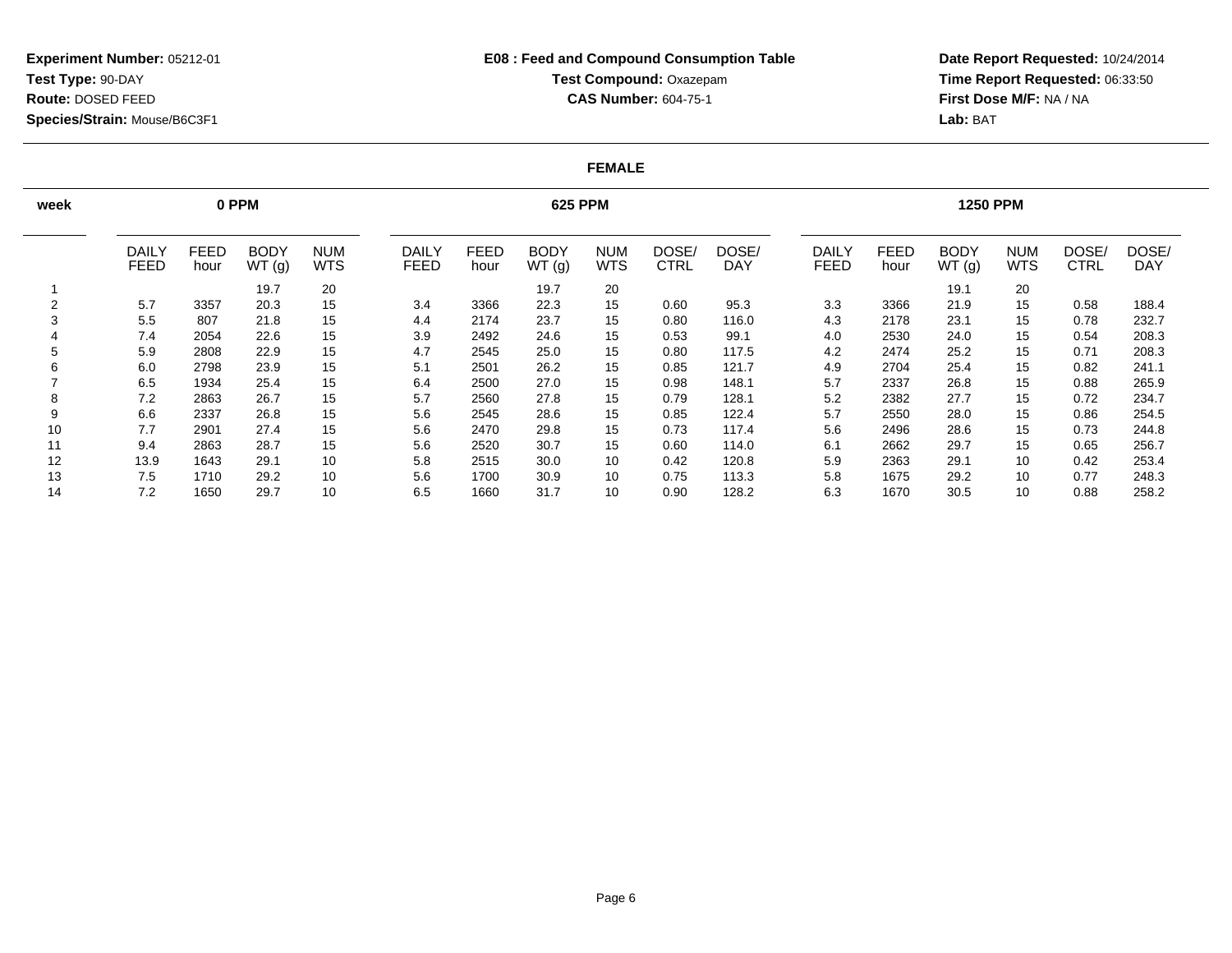## **E08 : Feed and Compound Consumption TableTest Compound:** Oxazepam**CAS Number:** 604-75-1

**Date Report Requested:** 10/24/2014 **Time Report Requested:** 06:33:50**First Dose M/F:** NA / NA**Lab:** BAT

#### **FEMALE**

| week                     |                             |                     | <b>2500 PPM</b>      |                          |                      | <b>5000 PPM</b>     |                             |                     |                      |                          |                      |                     |
|--------------------------|-----------------------------|---------------------|----------------------|--------------------------|----------------------|---------------------|-----------------------------|---------------------|----------------------|--------------------------|----------------------|---------------------|
|                          | <b>DAILY</b><br><b>FEED</b> | <b>FEED</b><br>hour | <b>BODY</b><br>WT(g) | <b>NUM</b><br><b>WTS</b> | DOSE/<br><b>CTRL</b> | DOSE/<br><b>DAY</b> | <b>DAILY</b><br><b>FEED</b> | <b>FEED</b><br>hour | <b>BODY</b><br>WT(g) | <b>NUM</b><br><b>WTS</b> | DOSE/<br><b>CTRL</b> | DOSE/<br><b>DAY</b> |
|                          |                             |                     | 19.6                 | 20                       |                      |                     |                             |                     | 18.9                 | 20                       |                      |                     |
| 2                        | 3.2                         | 3360                | 21.7                 | 15                       | 0.56                 | 368.7               | 3.2                         | 3369                | 21.9                 | 15                       | 0.56                 | 730.6               |
| 3                        | 4.2                         | 2510                | 23.5                 | 15                       | 0.76                 | 446.8               | 4.0                         | 2517                | 23.6                 | 15                       | 0.73                 | 847.5               |
| 4                        | 4.1                         | 2500                | 24.1                 | 15                       | 0.55                 | 425.3               | 3.9                         | 2515                | 24.7                 | 15                       | 0.53                 | 789.5               |
| 5                        | 4.3                         | 2540                | 24.6                 | 15                       | 0.73                 | 437.0               | 4.2                         | 2492                | 25.4                 | 15                       | 0.71                 | 826.8               |
| 6                        | 4.5                         | 2501                | 25.5                 | 15                       | 0.75                 | 441.2               | 4.6                         | 2540                | 25.9                 | 15                       | 0.77                 | 888.0               |
| $\overline{\phantom{a}}$ | 4.9                         | 2500                | 25.9                 | 15                       | 0.75                 | 473.0               | 4.9                         | 2493                | 27.0                 | 15                       | 0.75                 | 907.4               |
| 8                        | 4.8                         | 2555                | 26.5                 | 15                       | 0.67                 | 452.8               | 4.8                         | 2555                | 27.1                 | 15                       | 0.67                 | 885.6               |
| 9                        | 4.8                         | 2542                | 26.9                 | 15                       | 0.73                 | 446.1               | 4.7                         | 2559                | 27.5                 | 15                       | 0.71                 | 854.5               |
| 10                       | 4.9                         | 2488                | 27.8                 | 15                       | 0.64                 | 440.6               | 5.2                         | 2480                | 28.3                 | 15                       | 0.68                 | 918.7               |
| 11                       | 5.1                         | 2515                | 28.4                 | 15                       | 0.54                 | 448.9               | 5.4                         | 2535                | 28.9                 | 15                       | 0.57                 | 934.3               |
| 12                       | 5.0                         | 2510                | 28.6                 | 10                       | 0.36                 | 437.1               | 5.9                         | 2505                | 29.4                 | 10                       | 0.42                 | 1003.4              |
| 13                       | 4.7                         | 1700                | 28.5                 | 10                       | 0.63                 | 412.3               | 4.8                         | 1680                | 29.2                 | 10                       | 0.64                 | 821.9               |
| 14                       | 4.5                         | 1660                | 29.4                 | 10                       | 0.63                 | 382.7               | 5.1                         | 1670                | 30.3                 | 10                       | 0.71                 | 841.6               |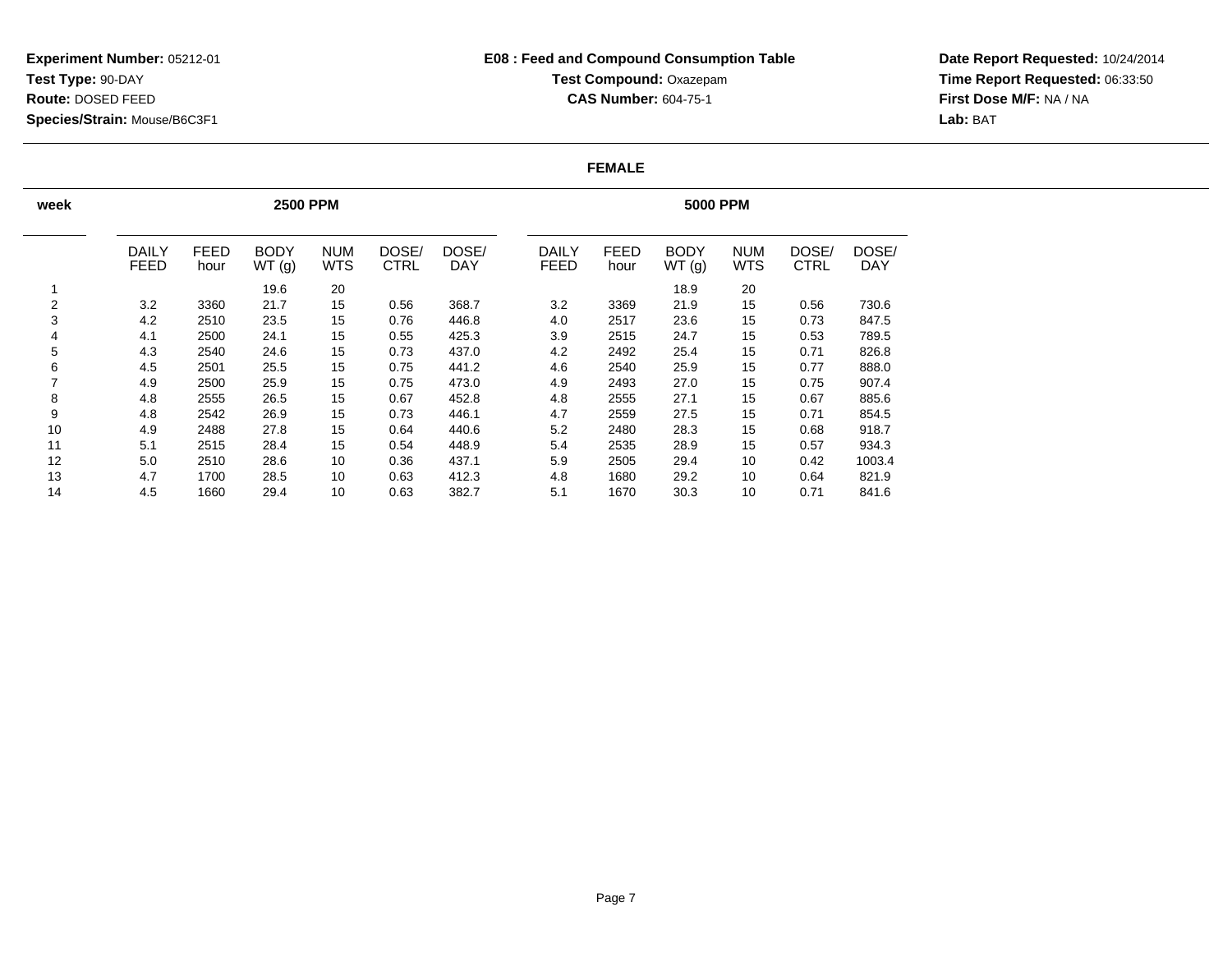## **E08 : Feed and Compound Consumption TableTest Compound:** Oxazepam**CAS Number:** 604-75-1

**Date Report Requested:** 10/24/2014 **Time Report Requested:** 06:33:50**First Dose M/F:** NA / NA**Lab:** BAT

#### **FEMALE**

| week |               |              | 10,000        | <b>PPM</b> |               |              |
|------|---------------|--------------|---------------|------------|---------------|--------------|
|      | DAILY<br>FEED | FEED<br>hour | BODY<br>WT(g) | NUM<br>WTS | DOSE/<br>CTRL | DOSE/<br>DAY |
| 1    |               |              | 19.4          | 20         |               |              |
| 2    | 3.0           | 3365         | 21.3          | 15         | 0.53          | 1408.5       |
| 3    | 4.0           | 2633         | 23.8          | 15         | 0.73          | 1680.7       |
| 4    | 4.4           | 2377         | 24.5          | 15         | 0.59          | 1795.9       |
| 5    | 4.6           | 2525         | 25.0          | 15         | 0.78          | 1840.0       |
| 6    | 4.9           | 2515         | 25.5          | 15         | 0.82          | 1921.6       |
| 7    | 5.3           | 2500         | 26.4          | 15         | 0.82          | 2007.6       |
| 8    | 5.2           | 2545         | 27.0          | 15         | 0.72          | 1925.9       |
| 9    | 5.5           | 2565         | 27.3          | 15         | 0.83          | 2014.7       |
| 10   | 5.7           | 2482         | 28.2          | 15         | 0.74          | 2021.3       |
| 11   | 6.2           | 2508         | 28.8          | 15         | 0.66          | 2152.8       |
| 12   | 6.6           | 2530         | 29.5          | 10         | 0.47          | 2237.3       |
| 13   | 5.7           | 1695         | 29.1          | 10         | 0.76          | 1958.8       |
| 14   | 6.1           | 1650         | 30.0          | 10         | 0.85          | 2033.3       |